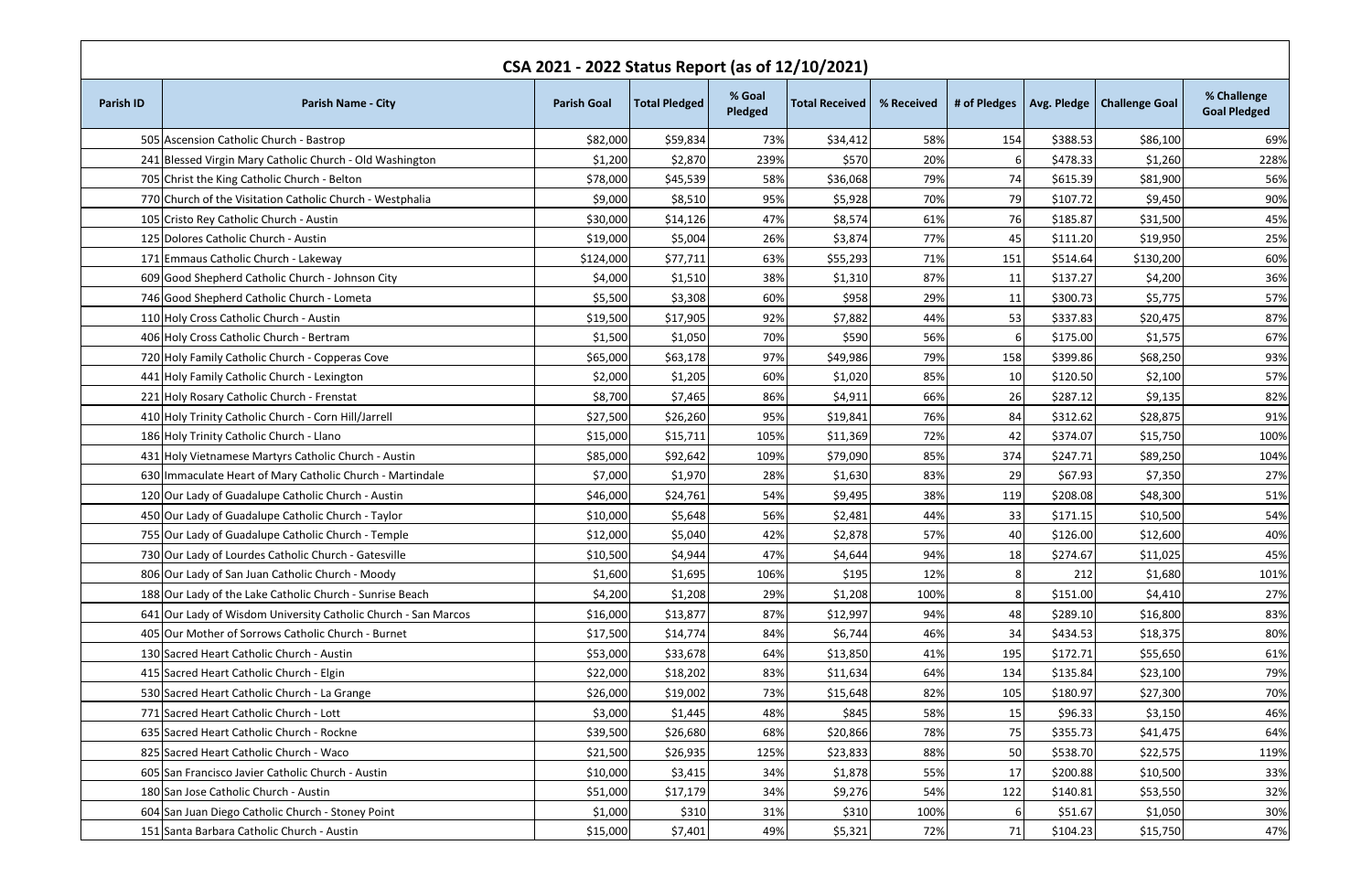| CSA 2021 - 2022 Status Report (as of 12/10/2021) |                                                            |                    |                      |                   |                       |            |              |            |                              |                                    |  |
|--------------------------------------------------|------------------------------------------------------------|--------------------|----------------------|-------------------|-----------------------|------------|--------------|------------|------------------------------|------------------------------------|--|
| <b>Parish ID</b>                                 | <b>Parish Name - City</b>                                  | <b>Parish Goal</b> | <b>Total Pledged</b> | % Goal<br>Pledged | <b>Total Received</b> | % Received | # of Pledges |            | Avg. Pledge   Challenge Goal | % Challenge<br><b>Goal Pledged</b> |  |
|                                                  | 606 Santa Cruz Catholic Church - Buda                      | \$65,000           | \$51,011             | 78%               | \$27,596              | 54%        | 184          | \$277.24   | \$68,250                     | 75%                                |  |
|                                                  | 426 Santa Rosa Catholic Church - Andice                    | \$100,000          | \$85,402             | 85%               | \$68,620              | 80%        | 208          | \$410.59   | \$105,000                    | 81%                                |  |
|                                                  | 320 Santa Teresa Catholic Church - Bryan                   | \$27,000           | \$12,084             | 45%               | \$8,729               | 72%        | 133          | \$90.86    | \$28,350                     | 43%                                |  |
|                                                  | 177 St. Albert the Great Catholic Church - Austin          | \$106,000          | \$87,235             | 82%               | \$62,928              | 72%        | 175          | \$498.49   | \$111,300                    | 78%                                |  |
|                                                  | 178 St. Andrew Kim Catholic Church - Austin                | \$4,500            | 50                   | 0%                | \$0                   | 0%         |              | \$0.00     | \$4,725                      | 0%                                 |  |
|                                                  | 711 St. Ann Catholic Church - Rosebud                      | \$2,400            | \$1,435              | 60%               | \$1,360               | 95%        | 14           | \$102.50   | \$2,520                      | 57%                                |  |
|                                                  | 240 St. Ann Catholic Church - Somerville                   | \$6,500            | \$1,452              | 22%               | \$902                 | 62%        | 13           | \$111.69   | \$6,825                      | 21%                                |  |
|                                                  | 310 St. Anthony Catholic Church - Bryan                    | \$52,000           | \$42,554             | 82%               | \$37,674              | 89%        | 104          | \$409.17   | \$54,600                     | 78%                                |  |
|                                                  | 615 St. Anthony Marie De Claret Catholic Church - Kyle     | \$44,000           | \$36,665             | 83%               | \$19,199              | 52%        | 211          | \$173.77   | \$46,200                     | 79%                                |  |
|                                                  | 135 St. Austin Catholic Church - Austin                    | \$85,000           | \$52,961             | 62%               | \$47,842              | 90%        | 122          | \$434.11   | \$89,250                     | 59%                                |  |
|                                                  | 140 St. Catherine of Siena Catholic Church - Austin        | \$158,000          | \$84,612             | 54%               | \$60,823              | 72%        | 198          | \$427.33   | \$165,900                    | 51%                                |  |
|                                                  | 436 St. Charles Borromeo Catholic Church - Kingsland       | \$11,000           | \$6,085              | 55%               | \$4,752               | 78%        | 19           | \$320.26   | \$11,550                     | 53%                                |  |
|                                                  | 975 St. Edward Campus Ministry - Austin                    | \$3,900            | \$125                | 3%                | \$125                 | 100%       | 2            | \$62.50    | \$4,095                      | 3%                                 |  |
|                                                  | 121 St. Elizabeth Catholic Church - Pflugerville           | \$111,000          | \$58,192             | 52%               | \$34,385              | 59%        | 154          | \$377.87   | \$116,550                    | 50%                                |  |
|                                                  | 805 St. Eugene Catholic Church - McGregor                  | \$12,500           | \$7,460              | 60%               | \$3,739               | 50%        | 31           | \$240.65   | \$13,125                     | 57%                                |  |
|                                                  | 610 St. Ferdinand Catholic Church - Blanco                 | \$20,500           | \$15,898             | 78%               | \$12,131              | 76%        | 52           | \$305.73   | \$21,525                     | 74%                                |  |
|                                                  | 316 St. Francis of Assisi Catholic Church - Franklin       | \$6,500            | \$4,070              | 63%               | \$3,320               | 82%        | 24           | \$169.58   | \$6,825                      | 60%                                |  |
|                                                  | 830 St. Francis On the Brazos Catholic Church - Waco       | \$16,000           | \$10,988             | 69%               | \$4,914               | 45%        | 168          | \$65.40    | \$16,800                     | 65%                                |  |
|                                                  | 420 St. Helen Catholic Church - Georgetown                 | \$187,000          | \$129,821            | 69%               | \$93,632              | 72%        | 245          | \$529.88   | \$196,350                    | 66%                                |  |
|                                                  | 145 St. Ignatius Martyr Catholic Church - Austin           | \$96,000           | \$92,325             | 96%               | \$65,516              | 71%        | 199          | \$463.94   | \$100,800                    | 92%                                |  |
|                                                  | 860 St. Jerome Catholic Church - Waco                      | \$52,500           | \$62,116             | 118%              | \$47,722              | 77%        | 169          | \$367.55   | \$55,125                     | 113%                               |  |
|                                                  | 510 St. John Catholic Church - Fayetteville                | \$32,000           | \$26,840             | 84%               | \$24,978              | 93%        | 114          | \$235.44]  | \$33,600                     | 80%                                |  |
|                                                  | 190 St. John Neumann Catholic Church - Austin              | \$346,900          | \$342,397            | 99%               | \$303,392             | 89%        | 269          | \$1,272.85 | \$364,245                    | 94%                                |  |
|                                                  | 835 St. John the Baptist Catholic Church - Waco            | \$4,000            | \$1,375              | 34%               | \$1,045               | 76%        | 11           | \$125.00   | \$4,200                      | 33%                                |  |
|                                                  | 625 St. John the Evangelist Catholic Church - Luling       | \$11,000           | \$10,030             | 91%               | \$6,293               | 63%        | 50           | \$200.60   | \$11,550                     | 87%                                |  |
|                                                  | 435 St. John the Evangelist Catholic Church - Marble Falls | \$52,000           | \$55,243             | 106%              | \$40,773              | 74%        | 129          | \$428.24   | \$54,600                     | 101%                               |  |
|                                                  | 640 St. John the Evangelist Catholic Church - San Marcos   | \$85,000           | \$29,393             | 35%               | \$15,510              | 53%        | 73           | \$402.64   | \$89,250                     | 33%                                |  |
|                                                  | 400 St. John Vianney Catholic Church - Round Rock          | \$120,000          | \$86,036             | 72%               | \$58,672              | 68%        | 180          | \$477.98   | \$126,000                    | 68%                                |  |
|                                                  | 315 St. Joseph Catholic Church - Bryan                     | \$139,000          | \$99,601             | 72%               | \$75,423              | 76%        | 235          | \$423.83   | \$145,950                    | 68%                                |  |
|                                                  | 725 St. Joseph Catholic Church - Cyclone                   | \$10,000           | \$8,885              | 89%               | \$6,633               | 75%        | 33           | \$269.24   | \$10,500                     | 85%                                |  |
|                                                  | 220 St. Joseph Catholic Church - Dime Box                  | \$5,500            | \$4,320              | 79%               | \$4,320               | 100%       | 14           | \$308.57   | \$5,775                      | 75%                                |  |
|                                                  | 821 St. Joseph Catholic Church - Elk                       | \$4,000            | \$2,875              | 72%               | \$2,825               | 98%        | 11           | \$261.36   | \$4,200                      | 68%                                |  |
|                                                  | 740 St. Joseph Catholic Church - Killeen                   | \$70,000           | \$64,743             | 92%               | \$33,696              | 52%        | 343          | \$188.76   | \$73,500                     | 88%                                |  |
|                                                  | 430 St. Joseph Catholic Church - Manor                     | \$20,500           | \$31,979             | 156%              | \$11,331              | 35%        | 131          | \$244.11   | \$21,525                     | 149%                               |  |
|                                                  | 810 St. Joseph Catholic Church - Marlin                    | \$8,000            | \$8,090              | 101%              | \$3,840               | 47%        | 37           | \$218.65   | \$8,400                      | 96%                                |  |
|                                                  | 185 St. Joseph Catholic Church - Mason                     | \$8,500            | \$5,180              | 61%               | \$3,726               | 72%        | 29           | \$178.62   | \$8,925                      | 58%                                |  |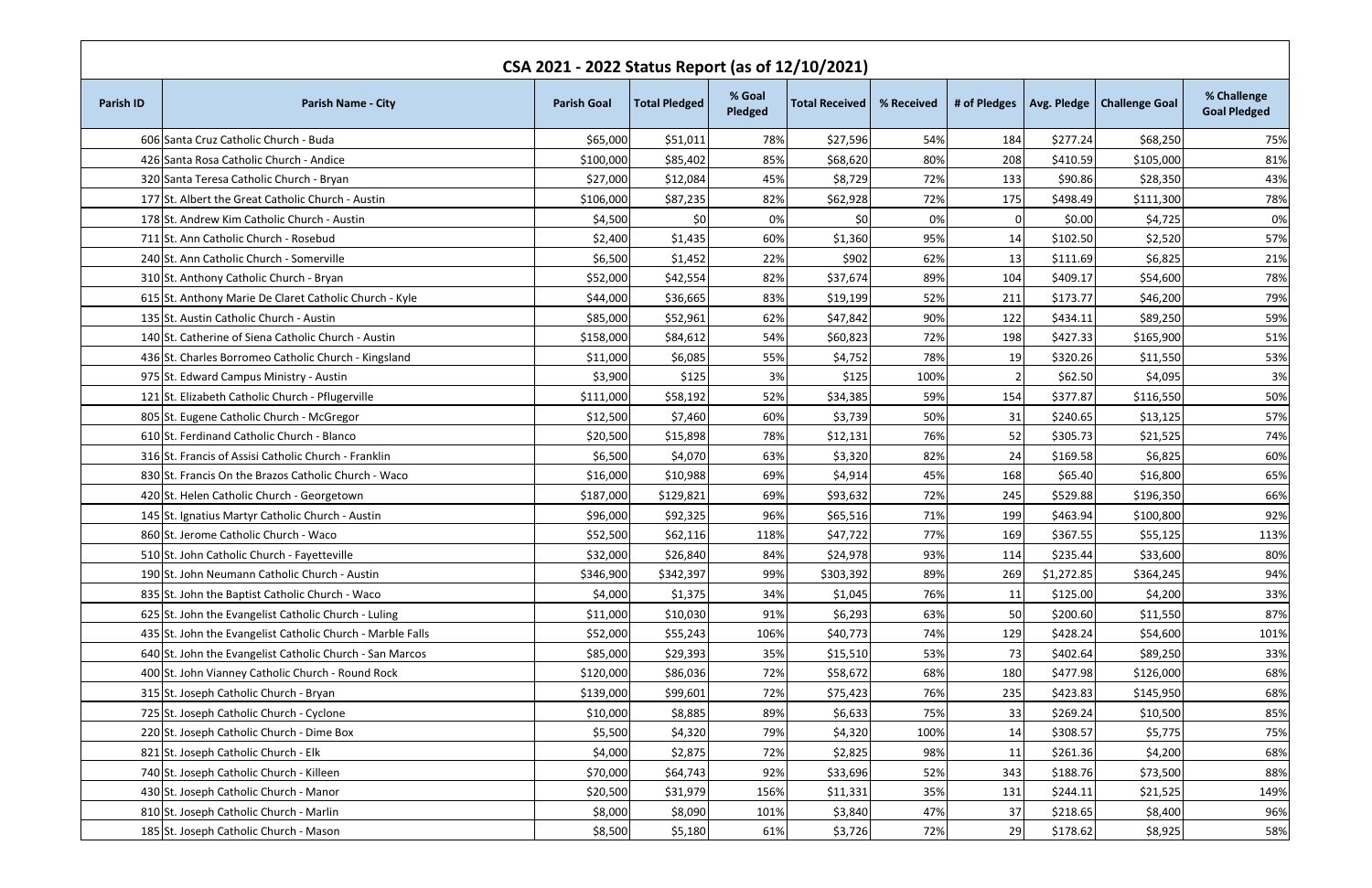| CSA 2021 - 2022 Status Report (as of 12/10/2021) |                                                                      |                    |                      |                   |                       |            |     |            |                                             |                                    |  |
|--------------------------------------------------|----------------------------------------------------------------------|--------------------|----------------------|-------------------|-----------------------|------------|-----|------------|---------------------------------------------|------------------------------------|--|
| <b>Parish ID</b>                                 | <b>Parish Name - City</b>                                            | <b>Parish Goal</b> | <b>Total Pledged</b> | % Goal<br>Pledged | <b>Total Received</b> | % Received |     |            | # of Pledges   Avg. Pledge   Challenge Goal | % Challenge<br><b>Goal Pledged</b> |  |
|                                                  | 440 St. Joseph Catholic Church - Rockdale                            | \$10,500           | \$8,489              | 81%               | \$5,835               | 69%        | 45  | \$188.64   | \$11,025                                    | 77%                                |  |
|                                                  | 840 St. Joseph Catholic Church - Waco                                | \$13,000           | \$8,279              | 64%               | \$6,011               | 73%        | 59  | \$140.32   | \$13,650                                    | 61%                                |  |
|                                                  | 150 St. Julia Catholic Church - Austin                               | \$4,000            | \$2,475              | 62%               | \$1,199               | 48%        | 13  | \$190.38   | \$4,200                                     | 59%                                |  |
|                                                  | 155 St. Louis Catholic Church - Austin                               | \$202,000          | \$134,238            | 66%               | \$101,264             | 75%        | 226 | \$593.97   | \$212,100                                   | 63%                                |  |
|                                                  | 845 St. Louis Catholic Church - Waco                                 | \$148,000          | \$154,840            | 105%              | \$135,035             | 87%        | 104 | \$1,488.85 | \$155,400                                   | 100%                               |  |
|                                                  | 760 St. Luke Catholic Church - Temple                                | \$109,000          | \$63,069             | 58%               | \$51,138              | 81%        | 167 | \$377.66   | \$114,450                                   | 55%                                |  |
|                                                  | 520 St. Margaret Catholic Church - Giddings                          | \$12,000           | \$2,620              | 22%               | \$1,801               | 69%        | 16  | \$163.75   | \$12,600                                    | 21%                                |  |
|                                                  | 176 St. Margaret Mary Catholic Church - Cedar Park                   | \$121,000          | \$90,175             | 75%               | \$64,165              | 71%        | 340 | \$265.22   | \$127,050                                   | 71%                                |  |
|                                                  | 820 St. Martin Catholic Church - Tours                               | \$10,000           | \$4,446              | 44%               | \$4,346               | 98%        | 35  | \$127.03   | \$10,500                                    | 42%                                |  |
|                                                  | 613 St. Martin De Porres Catholic Church - Dripping Springs          | \$85,000           | \$97,377             | 115%              | \$83,847              | 86%        | 85  | \$1,145.61 | \$89,250                                    | 109%                               |  |
|                                                  | 160 St. Mary Cathedral Catholic Church - Austin                      | \$92,000           | \$57,514             | 63%               | \$54,468              | 95%        | 94  | \$611.85   | \$96,600                                    | 60%                                |  |
|                                                  | 330 St. Mary Catholic Center - College Station                       | \$70,000           | \$50,191             | 72%               | \$29,229              | 58%        | 63  | \$796.68   | \$73,500                                    | 68%                                |  |
|                                                  | 305 St. Mary Catholic Church - Bremond                               | \$13,500           | \$6,980              | 52%               | \$3,750               | 54%        | 34  | \$205.29   | \$14,175                                    | 49%                                |  |
|                                                  | 325 St. Mary Catholic Church - Caldwell                              | \$27,000           | \$23,295             | 86%               | \$21,423              | 92%        | 59  | \$394.83   | \$28,350                                    | 82%                                |  |
|                                                  | 525 St. Mary Catholic Church - Ellinger                              | \$9,200            | \$11,252             | 122%              | \$8,444               | 75%        | 65  | \$173.11   | \$9,660                                     | 116%                               |  |
|                                                  | 335 St. Mary Catholic Church - Hearne                                | \$7,000            | \$6,190              | 88%               | \$5,890               | 95%        | 34  | \$182.06   | \$7,350                                     | 84%                                |  |
|                                                  | 815 St. Mary Catholic Church - Mexia                                 | \$10,000           | \$7,015              | 70%               | \$5,385               | 77%        | 29  | \$241.90   | \$10,500                                    | 67%                                |  |
|                                                  | 521 St. Mary Catholic Church - Pin Oak                               | \$4,000            | \$1,100              | 28%               | \$1,100               | 100%       |     | \$366.67   | \$4,200                                     | 26%                                |  |
|                                                  | 750 St. Mary Catholic Church - San Saba                              | \$9,000            | \$9,300              | 103%              | \$4,030               | 43%        | 32  | \$290.63   | \$9,450                                     | 98%                                |  |
|                                                  | 765 St. Mary Catholic Church - Temple                                | \$52,000           | \$34,374             | 66%               | \$25,442              | 74%        | 123 | \$279.46   | \$54,600                                    | 63%                                |  |
|                                                  | 611 St. Mary Catholic Church - Wimberley                             | \$30,000           | \$30,455             | 102%              | \$24,005              | 79%        | 57  | \$534.30   | \$31,500                                    | 97%                                |  |
|                                                  | 636 St. Mary of the Assumption Catholic Church - String Prairie      | \$14,000           | \$12,059             | 86%               | \$8,039               | 67%        | 44  | \$274.08   | \$14,700                                    | 82%                                |  |
|                                                  | 455 St. Mary of the Assumption Catholic Church - Taylor              | \$29,000           | \$18,693             | 64%               | \$13,791              | 74%        | 116 | \$161.15   | \$30,450                                    | 61%                                |  |
|                                                  | 745 St. Mary of the Immaculate Conception Catholic Church - Lampasas | \$8,600            | \$6,063              | 71%               | \$5,638               | 93%        | 26  | \$233.21   | \$9,030                                     | 67%                                |  |
|                                                  | 620 St. Mary of the Visitation Catholic Church - Lockhart            | \$35,000           | \$24,388             | 70%               | \$15,819              | 65%        | 75  | \$325.17   | \$36,750                                    | 66%                                |  |
|                                                  | 850 St. Mary, Church of the Assumption Catholic Church - Waco        | \$24,500           | \$16,965             | 69%               | \$13,997              | 83%        | 73  | \$232.40   | \$25,725                                    | 66%                                |  |
|                                                  | 855 St. Mary, Church of the Assumption Catholic Church - West        | \$45,000           | \$33,444             | 74%               | \$31,374              | 94%        | 84  | \$398.15   | \$47,250                                    | 71%                                |  |
|                                                  | 210 St. Mary, Immaculate Conception Catholic Church - Brenham        | \$55,000           | \$42,832             | 78%               | \$35,298              | 82%        | 129 | \$332.03   | \$57,750                                    | 74%                                |  |
|                                                  | 115 St. Mary, Our Lady of the Lake Catholic Church - Lago Vista      | \$51,000           | \$40,486             | 79%               | \$25,536              | 63%        | 75  | \$539.82   | \$53,550                                    | 76%                                |  |
|                                                  | 761 St. Matthew Catholic Church - Rogers                             | \$3,000            | \$1,755              | 59%               | \$375                 | 21%        |     | \$219.38   | \$3,150                                     | 56%                                |  |
|                                                  | 710 St. Michael Catholic Church - Burlington                         | \$1,500            | \$555                | 37%               | \$555                 | 100%       |     | \$79.29    | \$1,575                                     | 35%                                |  |
|                                                  | 616 St. Michael Catholic Church - Uhland                             | \$4,300            | \$6,387              | 149%              | \$3,024               | 47%        | 29  | \$220.24   | \$4,515                                     | 141%                               |  |
|                                                  | 715 St. Monica Catholic Church - Cameron                             | \$10,000           | \$8,705              | 87%               | \$7,305               | 84%        | 38  | \$229.08   | \$10,500                                    | 83%                                |  |
|                                                  | 195 St. Patrick Catholic Church - Hutto                              | \$35,000           | \$16,987             | 49%               | \$10,811              | 64%        | 59  | \$287.92   | \$36,750                                    | 46%                                |  |
|                                                  | 143 St. Paul Catholic Church - Austin                                | \$49,000           | \$26,305             | 54%               | \$19,263              | 73%        | 88  | \$298.92   | \$51,450                                    | 51%                                |  |
|                                                  | 535 St. Paul Catholic Church - Smithville                            | \$6,000            | \$4,361              | 73%               | \$2,743               | 63%        | 27  | \$161.52   | \$6,300                                     | 69%                                |  |